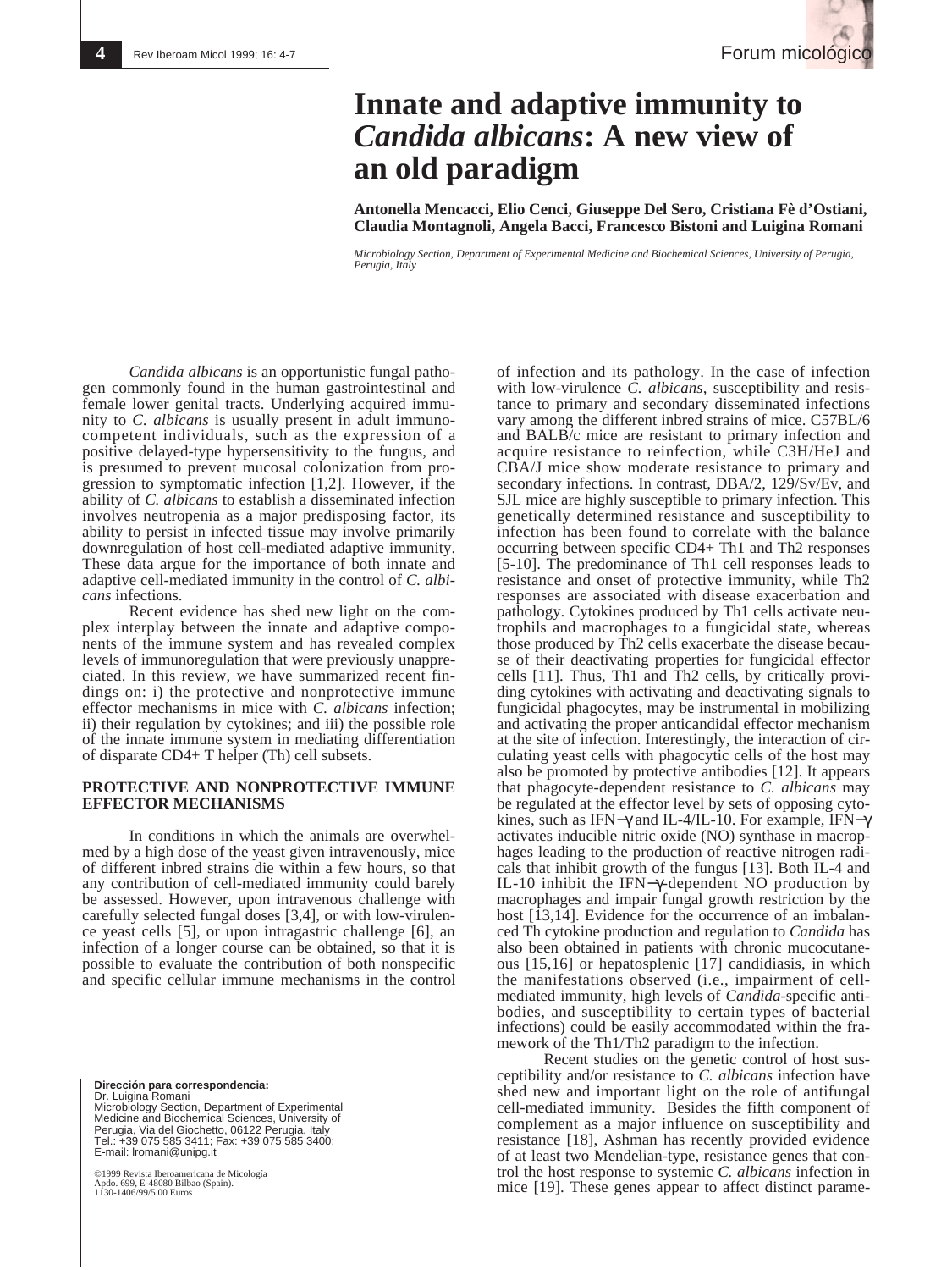ters of infection, such as tissue destruction and kidney colonization. Allocation of presumptive "resistant" and "susceptible" alleles of these genes among various inbred strains provides an excellent correlation with the various measures of infection. One important implication of this finding is that effector mechanisms of antifungal resistance would be both genetically determined and site-specific. This is in line with experimental and clinical evidence that induction of antifungal cell-mediated immunity is highly compartmentalized [1,20,21]. Indeed, the susceptibility of mouse strains to systemic candidiasis does not correlate with that to mucosal, gastrointestinal, or vaginal candidiasis [22]. Likewise women susceptible to oral and esophageal candidiasis are generally not more susceptible to vaginal candidiasis [21,23].

### **REGULATION OF Th1- AND Th2-DEPENDENT IMMUNITY**

*The role of cytokines.* Th1 and Th2 CD4+ T cells develop from a common naive CD4+ T cell precursor. Several parameters have been reported to influence their pathway of differentiation of CD4+ T cell precursors [2, 20]. Among these, cytokines appear to play a major role, acting not only as modulators of antifungal effector functions but also as key regulators in the development of the different Th subsets from precursor Th cells. Studies in mice have shown that development of protective anticandidal Th1 responses requires the concerted actions of several cytokines such as IFN−γ [9,24], TGF−β [25], IL-6 [26], TNF– $\alpha$  [8], and IL-12 [27], in the relative absence of inhibitory Th2 cytokines, such as IL-4 and IL-10, which inhibit development of Th1 responses [28]. Early in infection, neutralization of Th1 cytokines (IFN−γ and IL-12) leads to the onset of Th2 rather than Th1 responses, while neutralization of Th2 cytokines (IL-4 and IL-10) allows for the development of Th1 rather than Th2 cell responses [2,20,29]. However, in highly susceptible mice, exogenous IL-12 does not exert beneficial effects on the course and outcome of disseminated and mucosal infections [27]. Moreover, administration of IL-4 fails to convert an already established Th1 response into a Th2 response [28], and late IL-4 depletion exacerbates chronic infection [30,31]. These findings indicate the existence of complex immunoregulatory circuits underlying cytokine activity in mice with candidiasis. Studies performed in genetically-modified mice, including cytokine-deficient mice, have furthered our understanding of cytokinemediated regulation of Th cell development and effector functions in candidiasis and have revealed complex levels of immunoregulation previously unappreciated [10]. TNF/LT- $\alpha$  and IL-6 deficiencies render mice highly susceptible to *C. albicans* infections. In contrast, resistance to primary and secondary infections was not impaired in the absence of IL-1β or IL-10, as occurs in ICE- or IL-10 deficient mice, respectively. Finally, IL-12, IL-4, or functional IFN−γ deficiencies, while not affecting resistance to primary infections, render mice susceptible to reinfection. Resistance or susceptibility to infections correlates with the levels of *Candida* growth in target organs, as well as with the type of Th cytokine production by specific CD4+ T lymphocytes [10]. A reduced production of IL-4 and IL-10 and increased production of IFN−γ and IL-2 was observed in mice resisting both primary and secondary infections, such as ICE- and IL-10-deficient mice [10, and unpublished observations]. On the contrary, high-level production of IL-4 and IL-10 and low-level production of Th1 cytokines were observed in TNF/LTα- and IL-6-deficient mice succumbing to primary infection, and in IL-12p40-, IFN−γR-, and IL-4-deficient mice succumbing to secondary infection [10,32]. Altogether, these data demonstrate that susceptibility to primary and secondary *C. albicans* infections in knockout mice correlates with the failure to develop anticandidal protective Th1 responses and with the occurrence of non protective, IL-4- and IL-10-producing Th2 cells. Moreover, these studies revealed the existence of a hierarchical pattern of cytokine-mediated regulation of antifungal Th cell development and effector function. Early in infection, production of some proinflammatory cytokines (TNF−α and IL-6), more than others (IL-1β), appears to be essential for the successful control of infection and the resulting protective Th1-dependent immunity. Both IL-12 production and responsiveness are required for the development of Th1 cells, whose proper activation depends on the presence of physiological IL-4 [31] and IL-10 [32]. Thus, a finely regulated balance of directive cytokines, such as IL-4, IL-10, and IL-12, rather than the relative absence of opposing cytokines, appears to be required for optimal development and maintenance of Th1 reactivity in mice with candidiasis.

*The role of the innate immune system .* Once considered merely a vestige of ancient antimicrobial systems, made redundant by the evolution of acquired immunity, innate immunity is now considered to actively participate in determining the type of specific immune response to a pathogen [33]. In candidiasis, the initial handling of fungal pathogen by cells of the innate immune system plays a major role in determining CD4+ Th development. Indeed, qualitative or quantitative defects of antifungal effector and immunoregulatory functions of phagocytic cells result in the development of anticandidal Th2, rather than Th1, cell responses [34].

The instructive role of the innate immune system in the adaptive immune response to a pathogen may be operative at different levels [33,35]. In candidiasis, regulation of the early fungal burden [30], cytokine production [34,36-38], and expression of costimulatory molecules [8,32] are possible pathways through which the innate immune system may control CD4+ Th development. In particular, the finding that neutrophils, more than macrophages, are endowed with the ability to produce directive cytokines, such as IL-10 and IL-12, emphasize the important role of neutrophils in the overall control of infection and its pathology [34,37,38]. Human neutrophils also produce bioactive  $\overline{L}$ -12 in response to a mannoprotein fraction that is capable of inducing Th1 cytokine expression in peripheral blood mononuclear cells [39]. Because of the large number of neutrophils present in the blood or inflammatory tissues during infection [34], it is likely that neutrophil production of cytokines may influence the early development of the T cell response to *C. albicans*. Ultimately, this could be a likely expectation shared with other cells of the innate immune system, that although devoid of highly specific receptors but responding to more general patterns of microbial molecules, may nevertheless influence the final outcome of T cell differentiation [33]. Accumulating evidence indicates that the role of neutrophils in candidiasis may go beyond their fungicidal effector function [34]. In humans, risk factors for invasive fungal infections are not the same in all neutropenic patients [40]. Chronic systemic candidiasis initiated by neutropenia may persist in spite of normal neutrophil counts and adequate antifungal therapy [41]. Moreover, it has been recognized that some patients, particularly transplant recipients with adequate or even normal neutrophil counts, may be at high risk for invasive mycoses [42,43]. Paraphrasing the current emerging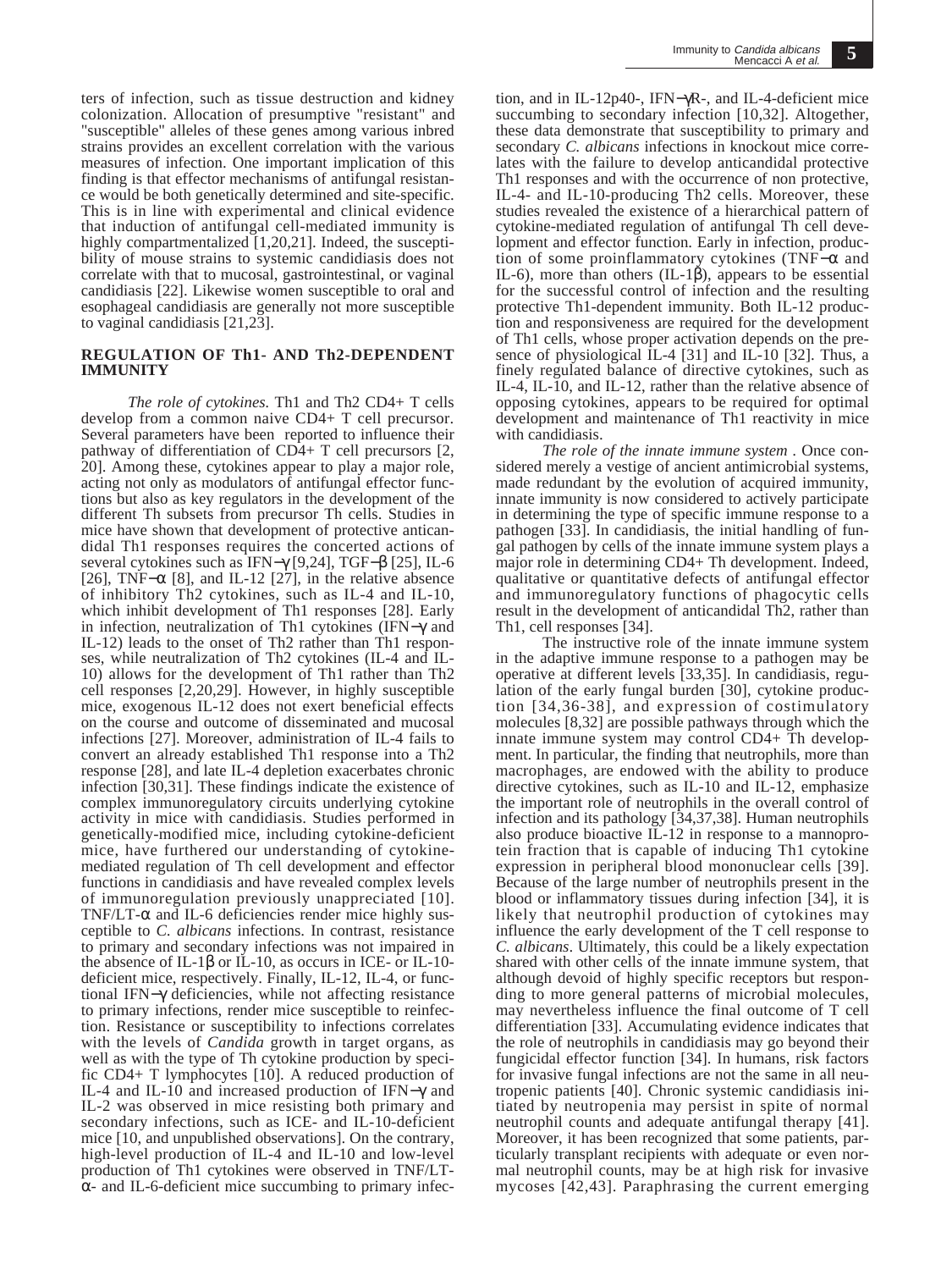dilemma concerning the proper management of patients at risk for invasive fungal infections: "Is recovery from neutropenia all that is needed"? [44], it is no longer adequate to reason only in terms of absolute numbers of effector cells, rather number and function should be considered. The ability of neutrophils to directly or indirectly affect the development and effector functions of CD4+ Th cells may likely be an additional function with important implications for immunity and therapy of invasive fungal diseases.

#### **CONCLUSIONS**

Immunomodulation by cytokines in the treatment of opportunistic fungal infections represents a promising strategy [45,46]. Considerable evidence in preclinical and clinical settings supports the model of specific immunity to opportunistic fungal infections as being highly susceptible to cytokine influences and reciprocally regulated by cells of the innate immune system [47]. However, i) the risk factors predisposing to invasive fungal infections,

ii) the role and mechanisms of cytokines, either alone or in combination with antifungal drugs, in treating these infections, and iii) the response to cytokine therapy are major undefined issues. The Th1/ Th2 paradigm of acquired immunity, although perhaps somewhat simplistic, is proving essential for a better understanding of immunoregulation in candidiasis and other fungal infections. With a view to either control fungal infectivity or oppose fungusassociated immunopathology, the promotion of fungusspecific Th1 responses appears to be a realistic objective in the development of vaccines and therapy of human fungal infections.

> *We thank Eileen Mahoney Zannetti for excellent editorial assistance. This study was supported by the National Research Project on AIDS, contract 50A.0.28, "Opportunistic Infections and Tuberculosis", Italy.*

## **Bibliografía**

- 1. Fidel Jr PL, Sobel JD. The role of cellmediated immunity in candidiasis. Trends Microbiol 1994; 6: 202-206.
- 2. Puccetti P, Romani L, Bistoni F. A TH1- TH2-like switch in candidiasis: new pers-pectives for therapy. Trends Microbiol 1995; 3: 237-240.
- 3. Hector RF, Domer JE, Carrow EW. Immune responses to Candida albicans in genetically distinct mice. Infect Immun 1982; 38: 1020-1028. 4. Marquis G, Montplaisir S, Pelletier M,
- Mousseau S, Auger P. Strain-dependent differences in susceptibility of mice to experimental candidosis. J Infect Dis 1986; 154: 906-908.
- 5. Romani L, Mencacci A, Cenci E, et al. CD4+ subset expression in murine candidiasis. Th responses correlate directly with genetically determined susceptibility or vaccine-induced resistance. J Immunol 1993; 150: 925-929.<br>Cenci E, Mencacci A, Spaccapelo R, et al.
- 6. Cenci E, Mencacci A, Spaccapelo R, et T helper cell type 1 (Th1)- and Th2-like responses are present in mice with gastric candidiasis but protective immunity is associated with Th1 development. J Infect Dis 1995; 171:1279-1288.<br>Romani L. Mencacci A. Cenci E. et al.
- 7. Romani L, Mencacci A, Cenci E, et al.<br>Naturall killer cells do not play a dominant role in CD4+ subset differentiation in Candida albicans-infected mice. Infect Immun 1993; 61: 3769-3774.
- 8. Mencacci A, Cenci E, Del Sero G, *et al.*<br>Defective co-stimulation and impaired Th1<br>development in tumor necrosis factor/lymphotoxin-a double-deficient mice infected with *Candida albicans*. Int Immunol 1998;  $10.37 - 48$
- 9. Cenci E, Mencacci A, Del Sero G, et al. IFN-γ is required for IL-12 responsiveness<br>in mice with *Candida albicans* infection. J Immunol 1998; 161: 3543-3550.
- 10. Mencacci A, Cenci E, Bistoni F, et al.<br>Specific and non-specific immunity to Candida albicans: a lesson from genetically modified animals. Res Immunol 1998; 149: 352-361.
- 11. Djeu JY. Cytokines and antifungal immunity. Adv Exp Med Biol 1992; 319: 217- 223.
- 12. Cutler JE. The Candida albicans phosphomannan complex in *Candida*-host interac-<br>tions. Res Immunol 1998; 149: 299-308.
- 13. Cenci E, Romani L, Mencacci A, et al. Interleukin-4 and interleukin-10 inhibit nitric oxide-dependent macrophage killing of Candida albicans. Eur J Immunol 1993;
- 23: 1034-1038.<br>14. Romani L, Puccetti P, Mencacci A, et al. Neutralization of IL-10 up-regulates nitric oxide production and protects susceptible<br>mice from challenge with *Candida* albicans. J Immunol 1994; 152: 3514- 3521.
- 15. Lilic D, Cant AJ, Abinun M, Calvert JE, Spickett GP. Chronic mucocutaneous candidiasis. I. Altered antigen-stimulated IL-2, IL-4, IL-6 and interferon-gamma (IFN-γ) production. Clin Exp Immunol 1996; 105: 205-212.
- 16. Lilic D, Cant AJ, Abinun M, Calvert JE, Spickett GP. Chronic mucocutaneous can-didiasis. II. Class and subclass of antibodies responses in vivo and in vitro. Clin
- Exp Immunol 1996; 105: 213-219. 17. Roilides E, Sein T, Schaufele R, Chanock SJ, Walsh TJ. Increased serum concentration of interleukin-10 in patients with hepa-tosplenic candidiasis. J Infect Dis 1998; 178: 589-599.
- 18. Morelli R, Rosenberg LT. Role of comple-ment during experimental Candida infection in mice. Infect Immun 1971; 3: 521-523.
- 19. Ashman RB. Candida albicans: pathogenesis, immunity and host defence. Res Immunol 1998; 149: 281-288.
- 20. Romani L, Puccetti P, Bistoni F. Biological role of helper T-cell subsets in candidiasis. Chem Immunol 1996; 63: 113-137.
- 21. Fidel PL Jr, Sobel JD. Immunopathogenesis of recurrent vulvovaginal candidiasis. Clin Micobiol Rev 1996; 9: 335-348.
- 22. Romani L. Animal models for candidiasis. Curr Prot Immunol, in press.
- 23. Odds FC. Candida and candidosis London, Baillière-Tindall, 1988: 104-110. 24. Romani L, Cenci E, Mencacci A, et al.
- Gamma interferon modifies CD4+ subset expression in murine candidiasis. Infect Immun 1992; 60: 4950-4952.
- 25. Spaccapelo R, Romani L, Tonnetti L, *et al.*<br>TGF−β is important in determining the in<br>vivo susceptibility or resistance in mice infected with *Candida albicans*. J Immunol<br>1995; 155: 1349-1360.<br>26. Romani L, Mencacci A, Cenci E, *et al*.
- Impaired neutrophil response and CD4+ T helper cell 1 development in interleukin-6-<br>deficient mice infected with *Candida albi*cans. J Exp Med 1996; 183: 1-11.
- 27. Romani L, Bistoni F, Mencacci A, Cenci E,<br>Spaccapelo R, Puccetti P. IL12 in Candida albicans infections. Res Immunol 1996; 146: 532-538.
- 28. Tonnetti L, Spaccapelo R, Cenci E, et al. Interleukin-4 and -10 exacerbate candidia-sis in mice. Eur J Immunol 1995; 25: 1559- 1565.
- 
- 29. Romani L. The T cell response to fungi. Curr Opin Immunol 1997; 9: 484-490. 30. Mencacci A, Spaccapelo R, Del Sero G, *et al*. CD4+ T-helper-cell responses in<br>mice with low-level *Candida albicans* infection. Infect Immun 1996; 64: 4907-4914.
- 31. Mencacci A, Del Sero G, Cenci E, et al.<br>IL-4 is required for development of protective CD4+ T helper type 1 cell responses toCandida albicans. J Exp Med 1998; 187: 307-317.<br>32. Mencacci A, Cenci E, Del Sero G, et al.
- 32. Mencacci A, Cenci E, Del Sero G, et al.<br>IL-10 is required for development of pro-<br>tective CD4+ T helper type 1 cell responses in IL-12-deficient mice upon Candida albicans infection. J Immunol 1998; 161: 6228-6237.
- 33. Fearon JD, Locksley RM. The instructive role of innate immunity in the acquired immune response. Science 1996; 272: 50- 54.<br>34. Romani L. Bistoni F. Puccetti P. Initiation
- 34. Romani L, Bistoni F, Puccetti P. Initiation<br>of T helper cell immunity to *Candida albi-*<br>cans by IL-12: the role of neutrophils.<br>Chem Immunol 1997; 68: 110-135.<br>35. Bendelac A, Fearon DT. Innate pathways<br>that control a
- 
- ties of murine dendritic cells. 10th International Congress of Immunology, New Delhi, 1998:103.